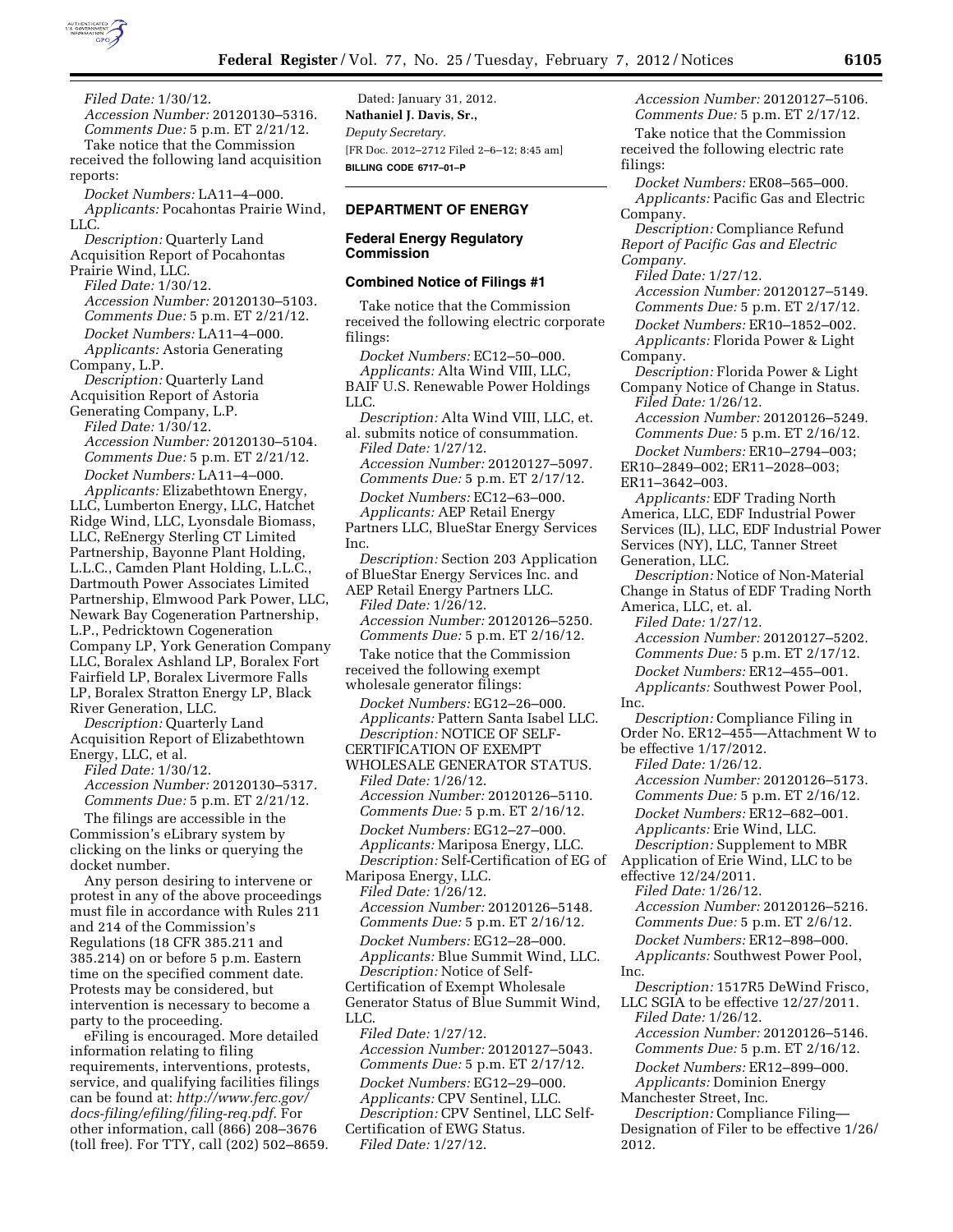*Filed Date:* 1/26/12. *Accession Number:* 20120126–5180. *Comments Due:* 5 p.m. ET 2/16/12. *Docket Numbers:* ER12–900–000. *Applicants:* Kincaid Generation, L.L.C. *Description:* Compliance Filing— Designation of Filer to be effective 1/26/ 2012. *Filed Date:* 1/26/12. *Accession Number:* 20120126–5190. *Comments Due:* 5 p.m. ET 2/16/12. *Docket Numbers:* ER12–901–000. *Applicants:* New England Power Company. *Description:* Local Service Agreement with Mansfield Municipal Electric Department to be effective 1/1/2012. *Filed Date:* 1/26/12. *Accession Number:* 20120126–5191. *Comments Due:* 5 p.m. ET 2/16/12. *Docket Numbers:* ER12–902–000. *Applicants:* Elwood Energy, LLC. *Description:* Compliance Filing— Designation of Filer to be effective 1/26/ 2012. *Filed Date:* 1/26/12. *Accession Number:* 20120126–5195. *Comments Due:* 5 p.m. ET 2/16/12. *Docket Numbers:* ER12–903–000. *Applicants:* Dominion Nuclear Connecticut, Inc. *Description:* Compliance Filing— Designation of Filer to be effective 1/26/ 2012. *Filed Date:* 1/26/12. *Accession Number:* 20120126–5199. *Comments Due:* 5 p.m. ET 2/16/12. *Docket Numbers:* ER12–904–000. *Applicants:* Southwest Power Pool, Inc. *Description:* 2304 Post Rock Wind Power Project, LLC GIA to be effective 12/27/2011. *Filed Date:* 1/26/12. *Accession Number:* 20120126–5212. *Comments Due:* 5 p.m. ET 2/16/12. *Docket Numbers:* ER12–905–000. *Applicants:* Southern California Edison Company. *Description:* SGIA SCE—Windpower Partners 1993, L.P. Buck Wind Park Project to be effective 12/28/2011. *Filed Date:* 1/26/12. *Accession Number:* 20120126–5213. *Comments Due:* 5 p.m. ET 2/16/12. *Docket Numbers:* ER12–906–000. *Applicants:* Southwestern Electric Power Company. *Description:* 20120126 Minden Revised PSA to be effective 12/17/2010. *Filed Date:* 1/26/12. *Accession Number:* 20120126–5224. *Comments Due:* 5 p.m. ET 2/16/12. *Docket Numbers:* ER12–907–000. *Applicants:* Southwestern Electric Power Company.

*Description:* 20120126 Prescott Revised PSA to be effective 12/17/2010. *Filed Date:* 1/26/12. *Accession Number:* 20120126–5227. *Comments Due:* 5 p.m. ET 2/16/12. *Docket Numbers:* ER12–908–000. *Applicants:* PJM Interconnection, L.L.C. *Description:* Original Service Agreement No. 3182; Queue No. W3– 140 to be effective 12/28/2011. *Filed Date:* 1/27/12. *Accession Number:* 20120127–5065. *Comments Due:* 5 p.m. ET 2/17/12. *Docket Numbers:* ER12–909–000. *Applicants:* Westar Energy, Inc. *Description:* Amendment, OATT Sections 15.7 and 28.5 to be effective 4/ 1/2012. *Filed Date:* 1/27/12. *Accession Number:* 20120127–5066. *Comments Due:* 5 p.m. ET 2/17/12. *Docket Numbers:* ER12–910–000. *Applicants:* PJM Interconnection, L.L.C., Duke Energy Ohio, Inc. *Description:* PJM Interconnection, L.L.C. submits tariff filing per 35.13(a)(2)(iii: Duke submits PJM Service Agreement No. 3193 to be effective 1/1/2012. *Filed Date:* 1/27/12. *Accession Number:* 20120127–5095. *Comments Due:* 5 p.m. ET 2/17/12. *Docket Numbers:* ER12–911–000. *Applicants:* CPV Sentinel, LLC. *Description:* CPV Sentinel, LLC submits tariff filing per 35.12: Market-Based Rate Application to be effective 3/ 27/2012. *Filed Date:* 1/27/12. *Accession Number:* 20120127–5113. *Comments Due:* 5 p.m. ET 2/17/12. *Docket Numbers:* ER12–912–000. *Applicants:* PJM Interconnection, L.L.C. *Description:* PJM Interconnection, L.L.C. submits tariff filing per 35.13(a)(2)(iii: Queue Position W1–113; Original Service Agreement No. 3195 to be effective 12/28/2011. *Filed Date:* 1/27/12. *Accession Number:* 20120127–5122. *Comments Due:* 5 p.m. ET 2/17/12. *Docket Numbers:* ER12–913–000. *Applicants:* Midwest Independent Transmission System Operator, Inc. *Description:* Midwest Independent Transmission System Operator, Inc. submits tariff filing per 35.13(a)(2)(iii: CapX-Brookings-GRE T–T to be effective 1/28/2012. *Filed Date:* 1/27/12. *Accession Number:* 20120127–5165.

*Comments Due:* 5 p.m. ET 2/17/12. *Docket Numbers:* ER12–914–000. *Applicants:* Midwest Independent Transmission System Operator, Inc.

*Description:* Midwest Independent Transmission System Operator, Inc. submits tariff filing per 35.13(a)(2)(iii: CapX-Brookings-NSPM T–T to be effective 1/28/2012. *Filed Date:* 1/27/12. *Accession Number:* 20120127–5167. *Comments Due:* 5 p.m. ET 2/17/12. *Docket Numbers:* ER12–915–000. *Applicants:* PJM Interconnection, L.L.C. *Description:* PJM Interconnection, L.L.C. submits tariff filing per 35.13(a)(2)(iii: Original Service Agreement No. 3194; Queue Position W4–010 to be effective 12/28/2011. *Filed Date:* 1/27/12. *Accession Number:* 20120127–5171. *Comments Due:* 5 p.m. ET 2/17/12. *Docket Numbers:* ER12–916–000. *Applicants:* Twin Cities Energy, LLC. *Description:* Twin Cities Energy, LLC submits tariff filing per 35.15: Cancellation of Market-Based Rate Tariff to be effective 3/27/2012. *Filed Date:* 1/27/12. *Accession Number:* 20120127–5183. *Comments Due:* 5 p.m. ET 2/17/12. *Docket Numbers:* ER12–917–000. *Applicants:* TC Energy Trading, LLC. *Description:* TC Energy Trading, LLC submits tariff filing per 35.15: Cancellation of Market-Based Rate Tariff to be effective 3/27/2012. *Filed Date:* 1/27/12. *Accession Number:* 20120127–5189. *Comments Due:* 5 p.m. ET 2/17/12. *Docket Numbers:* ER12–918–000. *Applicants:* FirstEnergy Solutions Corp. *Description:* Application of FirstEnergy Solutions Corp. for Authorization to Sell Electricity to Potomac Edison Company, an affiliate. *Filed Date:* 1/27/12. *Accession Number:* 20120127–5195. *Comments Due:* 5 p.m. ET 2/17/12. Take notice that the Commission received the following land acquisition reports: *Docket Numbers:* LA11–4–000. *Applicants:* NextEra Energy Companies, Ashtabula Wind, LLC, Ashtabula Wind II, LLC, Ashtabula Wind III, LLC, Backbone Mountain Windpower LLC, Badger Windpower, LLC, Baldwin Wind, LLC, Bayswater

Peaking Facility, LLC, Blackwell Wind, LLC, Butler Ridge Wind Energy Center, LLC, Crystal Lake Wind, LLC, Crystal Lake Wind II, LLC, Crystal Lake Wind III,LLC, Day County Wind, LLC, Diablo Winds, LLC, Elk City Wind, LLC, Elk City II Wind, LLC, Florida Power & Light Co., FPL Energy Burleigh County Wind, LLC, FPL Energy Cabazon Wind, LLC, FPL Energy Cape, LLC, FPL Energy